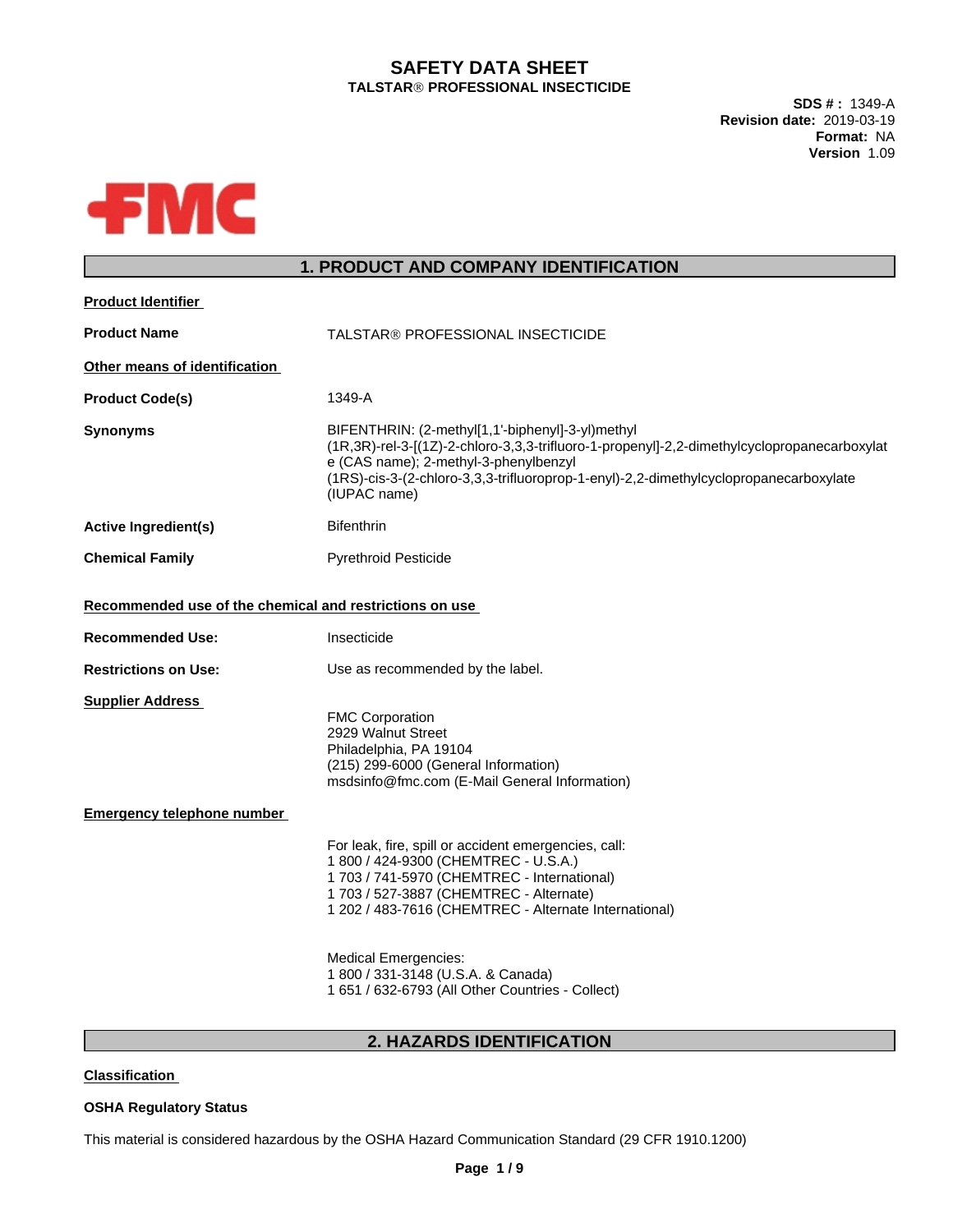| Acute toxicity - Oral                              | Category 4 |
|----------------------------------------------------|------------|
| Acute toxicity - Inhalation (Dusts/Mists)          | Category 4 |
| Carcinogenicity                                    | Category 2 |
| Specific target organ toxicity (single exposure)   | Category   |
| Specific target organ toxicity (repeated exposure) | Category   |

#### **GHS Label elements, including precautionary statements**

#### **EMERGENCY OVERVIEW**

**Danger**

#### **Hazard Statements**

- H302 Harmful if swallowed
- H332 Harmful if inhaled
- H351 Suspected of causing cancer
- H370 Causes damage to organs
- H372 Causes damage to organs through prolonged or repeated exposure



#### **Precautionary Statements - Prevention**

P202 - Do not handle until all safety precautions have been read and understood

P264 - Wash face, hands and any exposed skin thoroughly after handling

P270 - Do not eat, drink or smoke when using this product

P260 - Do not breathe dust/fume/gas/mist/vapors/spray

P280 - Wear protective gloves/protective clothing/eye protection/face protection

#### **Precautionary Statements - Response**

P308 + P311 - If exposed or concerned: Call a POISON CENTER or doctor P304 + P340 - IF INHALED: Remove person to fresh air and keep comfortable for breathing P312 - Call a POISON CENTER or doctor if you feel unwell P301 + P312 - IF SWALLOWED: Call a POISON CENTER or doctor if you feel unwell P330 - Rinse mouth

#### **Precautionary Statements - Storage**

P405 - Store locked up

#### **Precautionary Statements - Disposal**

P501 - Dispose of contents/container to an approved waste disposal plant

#### **Hazards not otherwise classified (HNOC)**

No hazards not otherwise classified were identified.

#### **Other Information**

Very toxic to aquatic life with long lasting effects.

# **3. COMPOSITION/INFORMATION ON INGREDIENTS**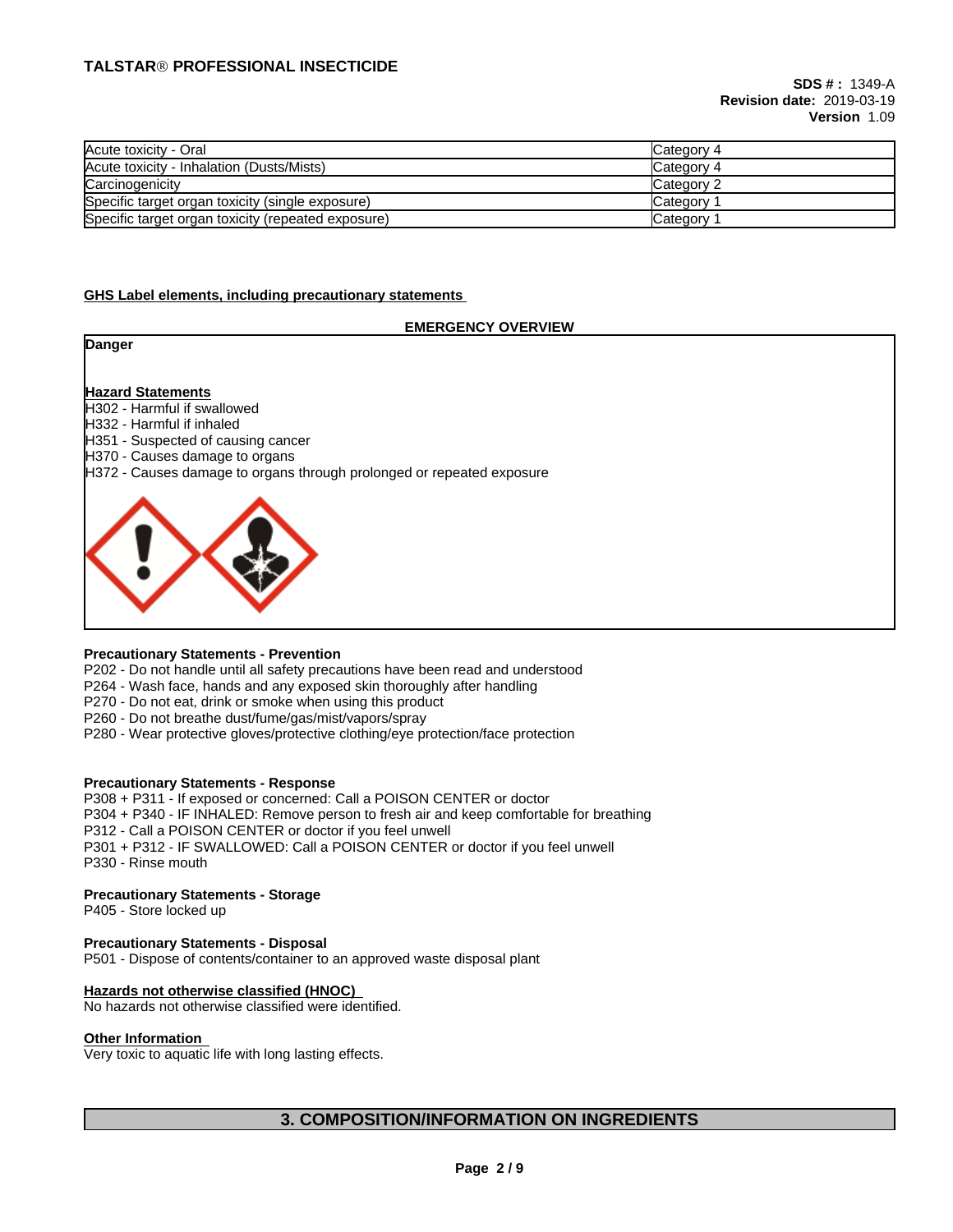**Chemical Family Pyrethroid Pesticide.** 

| --<br>name<br>nical    | - -<br>i-N(<br>ىدىر             | ۰O.<br>.<br>and and the contract of |
|------------------------|---------------------------------|-------------------------------------|
| <b>Bifenthrin</b>      | $\cdots$<br>.<br>14<br>- سى<br> | . .                                 |
| alvcol<br>bviene<br>uu | $- -$<br>ヘノ-ヘヘ-1<br>,,<br>ື     | ንቦ<br>$ \cap$ r<br>— I<br>∽∠៶<br>ັ  |

Synonyms are provided in Section 1.

|                                                                                                                                                                                                                                                                                                                                                                            | <b>4. FIRST AID MEASURES</b>                                                                                                                                                                                                                                                  |  |  |
|----------------------------------------------------------------------------------------------------------------------------------------------------------------------------------------------------------------------------------------------------------------------------------------------------------------------------------------------------------------------------|-------------------------------------------------------------------------------------------------------------------------------------------------------------------------------------------------------------------------------------------------------------------------------|--|--|
| <b>Eye Contact</b>                                                                                                                                                                                                                                                                                                                                                         | Hold eyes open and rinse slowly and gently with water for 15 to 20 minutes. Remove<br>contact lenses, if present, after the first 5 minutes, then continue rinsing eye. Call a poison<br>control center or doctor for further treatment advice.                               |  |  |
| <b>Skin Contact</b>                                                                                                                                                                                                                                                                                                                                                        | Take off contaminated clothing. Rinse skin immediately with plenty of water for 15-20<br>minutes. Call a poison control center or doctor for further treatment advice.                                                                                                        |  |  |
| <b>Inhalation</b>                                                                                                                                                                                                                                                                                                                                                          | Move to fresh air. If person is not breathing, call 911 or an ambulance, then give artificial<br>respiration, preferably mouth-to-mouth if possible. Call a poison control center or doctor for<br>further treatment advice.                                                  |  |  |
| Ingestion                                                                                                                                                                                                                                                                                                                                                                  | Call a poison control center or doctor immediately for treatment advice. Have person sip a<br>glass of water if able to swallow. Do not induce vomiting unless told to do so by a poison<br>control center or doctor. Do not give anything by mouth to an unconscious person. |  |  |
| Most important symptoms and<br>effects, both acute and delayed                                                                                                                                                                                                                                                                                                             | Central nervous system effects.                                                                                                                                                                                                                                               |  |  |
| Indication of immediate medical<br>Treat symptomatically. This product is a pyrethroid. If large amounts have been ingested,<br>the stomach and intestines should be evacuated. Treatment is symptomatic and supportive.<br>attention and special treatment<br>Digestible fats, oils, or alcohol may increase absorption and so should be avoided.<br>needed, if necessary |                                                                                                                                                                                                                                                                               |  |  |
|                                                                                                                                                                                                                                                                                                                                                                            | <b>5. FIRE-FIGHTING MEASURES</b>                                                                                                                                                                                                                                              |  |  |
| <b>Suitable Extinguishing Media</b>                                                                                                                                                                                                                                                                                                                                        | Foam. Carbon dioxide (CO2). Dry powder. Water spray.                                                                                                                                                                                                                          |  |  |
| Unsuitable extinguishing media                                                                                                                                                                                                                                                                                                                                             | Avoid heavy hose streams.                                                                                                                                                                                                                                                     |  |  |
| <b>Specific Hazards Arising from the</b><br>Chemical                                                                                                                                                                                                                                                                                                                       | None known                                                                                                                                                                                                                                                                    |  |  |
| <b>Explosion data</b><br><b>Sensitivity to Mechanical Impact</b><br><b>Sensitivity to Static Discharge</b>                                                                                                                                                                                                                                                                 | No information available.<br>No information available.                                                                                                                                                                                                                        |  |  |
| Protective equipment and<br>precautions for firefighters                                                                                                                                                                                                                                                                                                                   | As in any fire, wear self-contained breathing apparatus and full protective gear.                                                                                                                                                                                             |  |  |
|                                                                                                                                                                                                                                                                                                                                                                            | <b>6. ACCIDENTAL RELEASE MEASURES</b>                                                                                                                                                                                                                                         |  |  |
| <b>Personal Precautions</b>                                                                                                                                                                                                                                                                                                                                                | Isolate and post spill area. Wear suitable protective clothing, gloves and eye/face<br>protection. For personal protection see section 8.                                                                                                                                     |  |  |
| Other                                                                                                                                                                                                                                                                                                                                                                      | For further clean-up instructions, call FMC Emergency Hotline number listed in Section 1<br>"Product and Company Identification" above.                                                                                                                                       |  |  |
| <b>Environmental Precautions</b>                                                                                                                                                                                                                                                                                                                                           | Keep people and animals away from and upwind of spill/leak. Keep material out of lakes,<br>streams, ponds, and sewer drains.                                                                                                                                                  |  |  |
| <b>Methods for Containment</b>                                                                                                                                                                                                                                                                                                                                             | Dike to prevent runoff. Absorb with earth, sand or other non-combustible material and<br>transfer to containers for later disposal.                                                                                                                                           |  |  |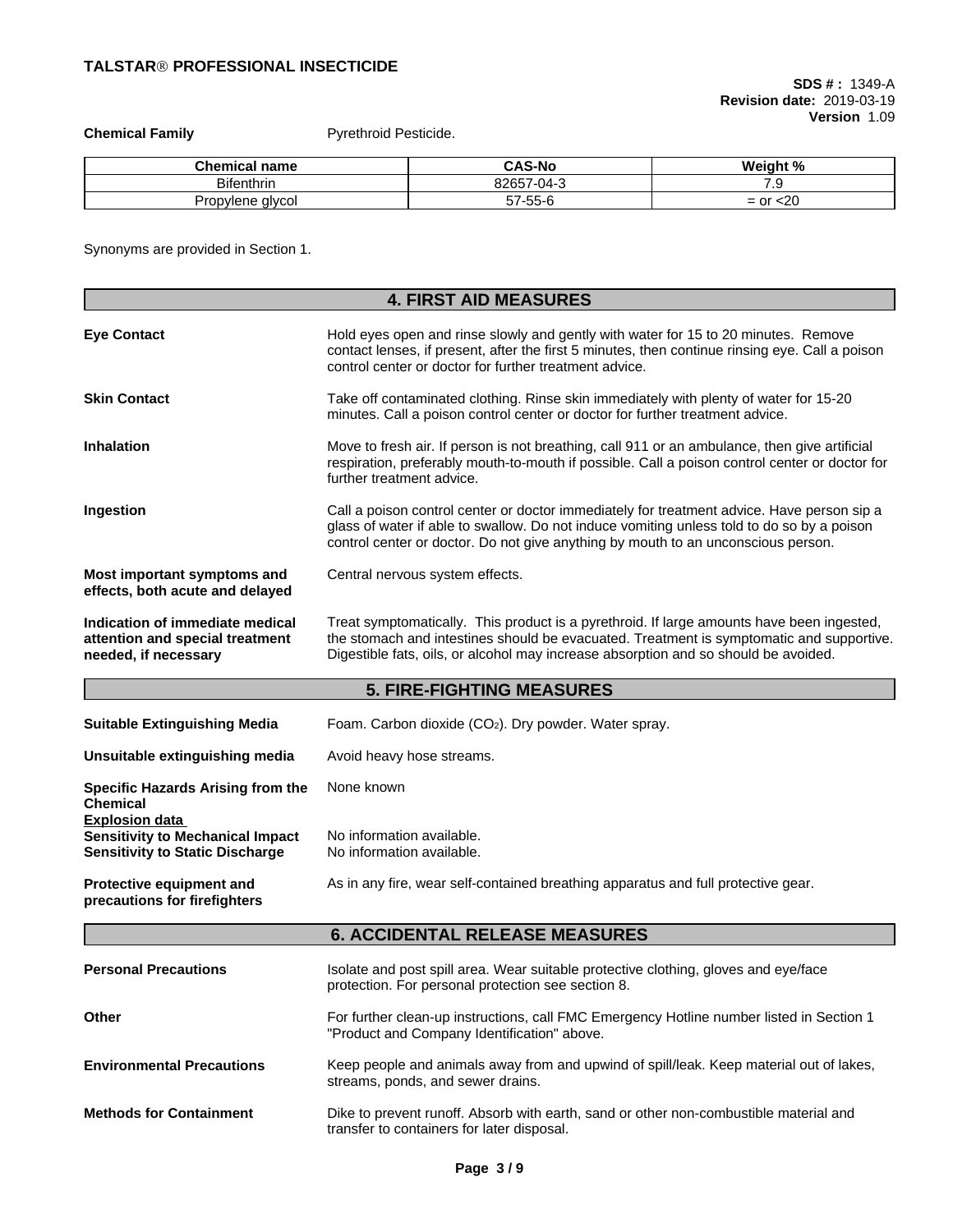# **SDS # :** 1349-A **Revision date:** 2019-03-19

**Version** 1.09

**Methods for cleaning up** Clean and neutralize spill area, tools and equipment by washing with water and soap. Absorb rinsate and add to the collected waste. Waste must be classified and labeled prior to recycling or disposal. Dispose of waste as indicated in Section 13.

## **7. HANDLING AND STORAGE**

| <b>Handling</b>       | Do not contaminate other pesticides, fertilizers, water, food, or feed by storage or disposal.                                                                                                 |
|-----------------------|------------------------------------------------------------------------------------------------------------------------------------------------------------------------------------------------|
| <b>Storage</b>        | Keep in a dry, cool and well-ventilated place. Keep away from open flames, hot surfaces<br>and sources of ignition. Keep out of reach of children and animals. Store in original<br>container. |
| Incompatible products | None known                                                                                                                                                                                     |

# **8. EXPOSURE CONTROLS/PERSONAL PROTECTION**

#### **Control parameters**

| <b>Chemical name</b> | <b>British Columbia</b>  | Quebec | <b>Ontario TWAEV</b>       | <b>Alberta</b> |
|----------------------|--------------------------|--------|----------------------------|----------------|
| Propylene glycol     | $\overline{\phantom{0}}$ |        | TWA: $10 \text{ mg/m}^3$   |                |
| $(57-55-6)$          |                          |        | aerosol only               |                |
|                      |                          |        | TWA: 50 ppm                |                |
|                      |                          |        | aerosol and vapor          |                |
|                      |                          |        | TWA: 155 mg/m <sup>3</sup> |                |
|                      |                          |        | aerosol and vapor          |                |
|                      |                          |        |                            |                |

### **Appropriate engineering controls**

| <b>Engineering measures</b>     | Apply technical measures to comply with the occupational exposure limits. When working in<br>confined spaces (tanks, containers, etc.), ensure that there is a supply of air suitable for<br>breathing and wear the recommended equipment.                                                                                 |  |  |
|---------------------------------|----------------------------------------------------------------------------------------------------------------------------------------------------------------------------------------------------------------------------------------------------------------------------------------------------------------------------|--|--|
|                                 | Individual protection measures, such as personal protective equipment                                                                                                                                                                                                                                                      |  |  |
| <b>Eye/Face Protection</b>      | This product does not cause significant eye irriation or eye toxicity requiring special<br>protection. Where there is significant potential for eye contact, wear chemical goggles and<br>have eye flushing equipment available.                                                                                           |  |  |
| <b>Skin and Body Protection</b> | Wear long-sleeved shirt, long pants, socks, and shoes.                                                                                                                                                                                                                                                                     |  |  |
| <b>Hand Protection</b>          | Protective gloves                                                                                                                                                                                                                                                                                                          |  |  |
| <b>Respiratory Protection</b>   | If exposure limits are exceeded or irritation is experienced, NIOSH/MSHA approved<br>respiratory protection should be worn. Respiratory protection must be provided in<br>accordance with current local regulations.                                                                                                       |  |  |
| <b>Hygiene measures</b>         | Clean water should be available for washing in case of eye or skin contamination. Wash<br>skin prior to eating, drinking, chewing gum or using tobacco. Shower or bathe at the end of<br>working. Remove and wash contaminated clothing before re-use. Launder work clothing<br>separately from regular household laundry. |  |  |
| <b>General information</b>      | If the product is used in mixtures, it is recommended that you contact the appropriate<br>protective equipment suppliers.                                                                                                                                                                                                  |  |  |

# **9. PHYSICAL AND CHEMICAL PROPERTIES**

## **Information on basic physical and chemical properties**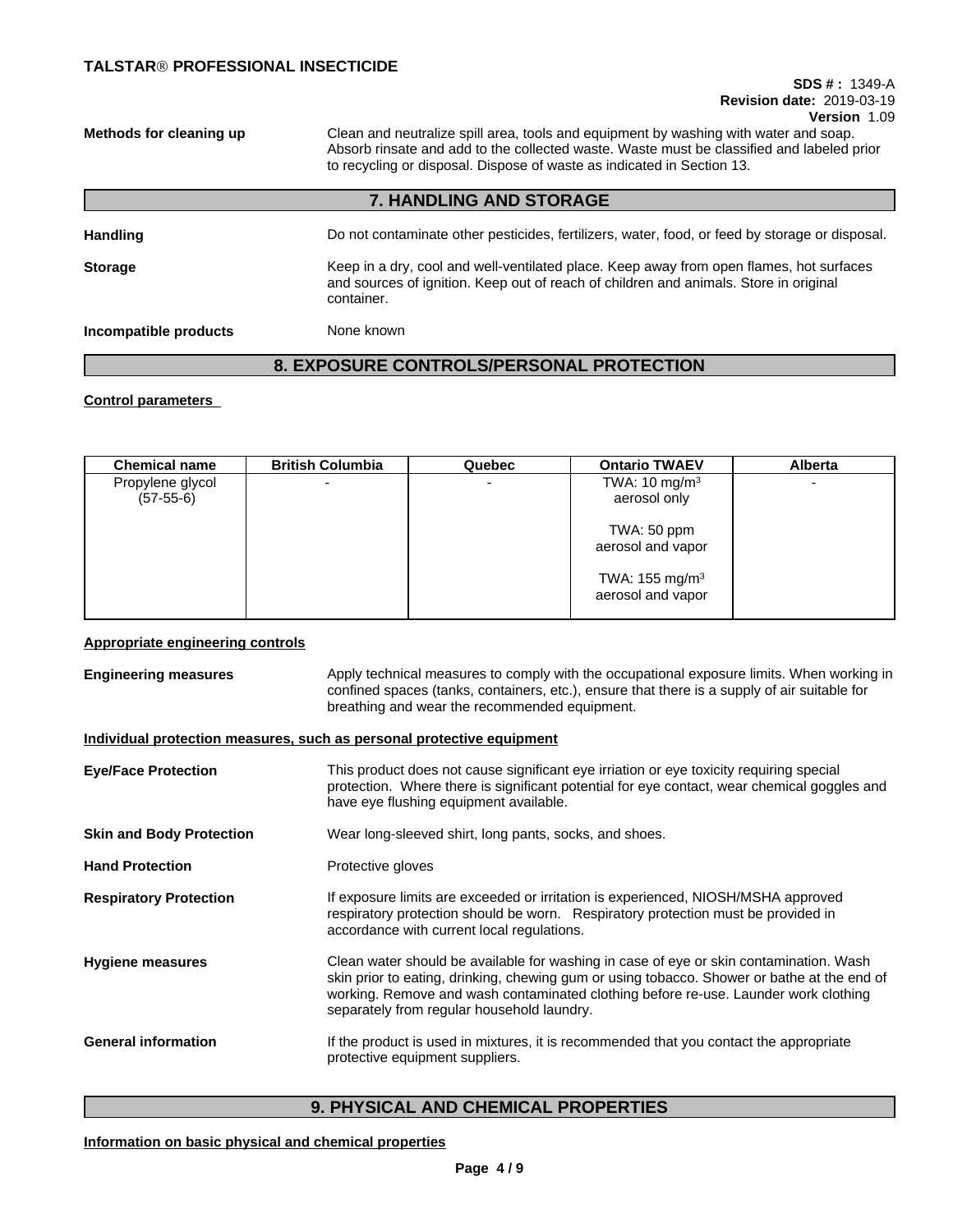**SDS # :** 1349-A **Revision date:** 2019-03-19 **Version** 1.09

| Appearance                       | Beige Liquid             |
|----------------------------------|--------------------------|
| <b>Physical State</b>            | Liquid                   |
| Color                            | Beige                    |
| Odor                             | Mild                     |
| <b>Odor threshold</b>            | No information available |
| рH                               | 6.7                      |
| Melting point/freezing point     | Not applicable           |
| <b>Boiling Point/Range</b>       | No information available |
| <b>Flash point</b>               | Does not flash           |
| <b>Evaporation Rate</b>          | No information available |
| Flammability (solid, gas)        | No information available |
| <b>Flammability Limit in Air</b> |                          |
| <b>Upper flammability limit:</b> | No information available |
| Lower flammability limit:        | No information available |
| Vapor pressure                   | No information available |
| <b>Vapor density</b>             | No information available |
| <b>Relative density</b>          | 8.53 lb/gal              |
| <b>Specific gravity</b>          | 1.024 @ 20°C             |
| <b>Water solubility</b>          | Dispersible in water     |
| Solubility in other solvents     | No information available |
| <b>Partition coefficient</b>     | No information available |
| <b>Autoignition temperature</b>  | No information available |
| <b>Decomposition temperature</b> | No information available |
| <b>Viscosity, kinematic</b>      | No information available |
| Viscosity, dynamic               | No information available |
| <b>Explosive properties</b>      | No information available |
| <b>Oxidizing properties</b>      | No information available |
| <b>Molecular weight</b>          | No information available |
| <b>Bulk density</b>              | 8.53 lb/gal              |

# **10. STABILITY AND REACTIVITY**

| <b>Reactivity</b>                                                                                                                       | None under normal use conditions                                                                                                                           |
|-----------------------------------------------------------------------------------------------------------------------------------------|------------------------------------------------------------------------------------------------------------------------------------------------------------|
| <b>Chemical Stability</b><br><b>Possibility of Hazardous Reactions</b> None under normal processing.<br><b>Hazardous polymerization</b> | Stable under recommended storage conditions.<br>Hazardous polymerization does not occur.                                                                   |
| <b>Conditions to avoid</b><br>Incompatible materials                                                                                    | Heat, flames and sparks.<br>None known.<br>Hazardous Decomposition Products Carbon oxides (COx), Hydrogen chloride, Hydrogen fluoride, Chlorine, fluorine. |

# **11. TOXICOLOGICAL INFORMATION**

#### **Product Information**

| LD50 Oral              | 632 mg/kg (rat)         |
|------------------------|-------------------------|
| <b>LD50 Dermal</b>     | $> 2000$ mg/kg (rabbit) |
| <b>LC50 Inhalation</b> | 1.60 mg/L 4 hr (rat)    |

**Serious eye damage/eye irritation** Practically non-irritating.<br>**Skin corrosion/irritation** Non-irritating. **Skin corrosion/irritation**<br>Sensitization **Non-sensitizing.** 

## **Information on toxicological effects**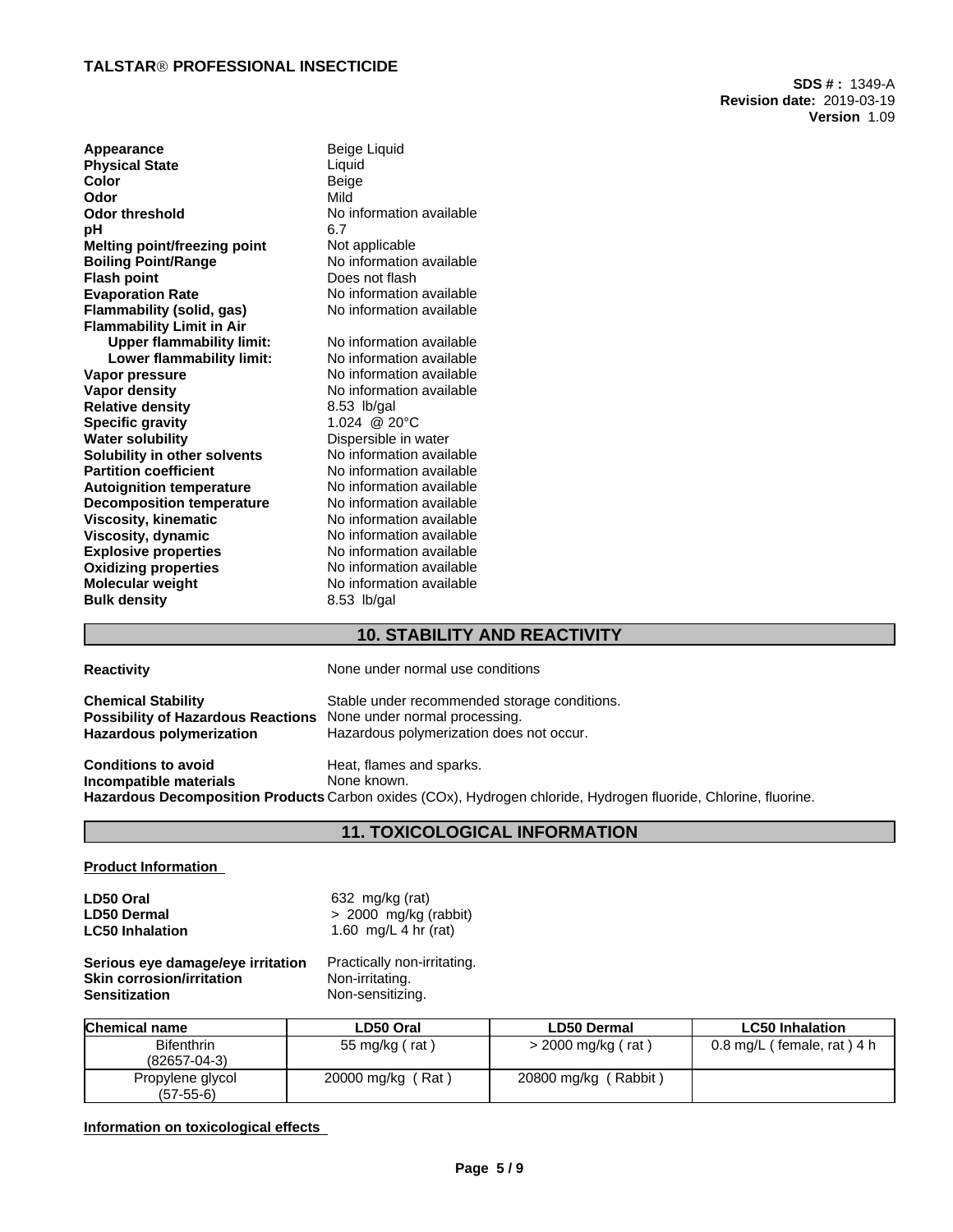### **SDS # :** 1349-A **Revision date:** 2019-03-19 **Version** 1.09

| <b>Symptoms</b>                                                  | Large doses of bifenthrin ingested by laboratory animals produced signs of toxicity including<br>convulsions, tremors and bloody nasal discharge.                                            |
|------------------------------------------------------------------|----------------------------------------------------------------------------------------------------------------------------------------------------------------------------------------------|
|                                                                  | Delayed and immediate effects as well as chronic effects from short and long-term exposure                                                                                                   |
| <b>Chronic toxicity</b>                                          | Bifenthrin: Long-term exposure caused neurotoxicity (tremors and impaired gait) in the early<br>exposure in animal studies, but tremors disappeared with continued exposure.                 |
| <b>Mutagenicity</b>                                              | Bifenthrin: Not genotoxic in laboratory studies.                                                                                                                                             |
| Carcinogenicity                                                  | Bifenthrin: Weak treatment-related response for liver adenocarcinomas and benign bladder<br>tumors (lesion) in male mice.                                                                    |
| <b>Neurological effects</b>                                      | Bifenthrin: Causes clinical signs of neurotoxicity (tremors, impaired gait, excessive<br>salivation) following acute or subchronic exposure. Tremors disappeared with continued<br>exposure. |
| <b>Reproductive toxicity</b>                                     | Bifenthrin: No toxicity to reproduction in animal studies.                                                                                                                                   |
| <b>Developmental toxicity</b>                                    | Bifenthrin: Not teratogenic in animal studies.                                                                                                                                               |
| <b>STOT - single exposure</b><br><b>STOT - repeated exposure</b> | Causes damage to organs. See listed target organs below.<br>Causes damage to organs through prolonged or repeated exposure. See listed target<br>organs below.                               |
| <b>Target organ effects</b>                                      | Bifenthrin: Central Nervous System.                                                                                                                                                          |
| <b>Neurological effects</b>                                      | Bifenthrin: Causes clinical signs of neurotoxicity (tremors, impaired gait, excessive<br>salivation) following acute or subchronic exposure. Tremors disappeared with continued<br>exposure. |
| <b>Aspiration hazard</b>                                         | No information available.                                                                                                                                                                    |
|                                                                  |                                                                                                                                                                                              |

# **12. ECOLOGICAL INFORMATION**

### **Ecotoxicity**

| Bifenthrin (82657-04-3) |                 |                |        |           |
|-------------------------|-----------------|----------------|--------|-----------|
| Active Ingredient(s)    | <b>Duration</b> | <b>Species</b> | Value  | Units     |
| <b>Bifenthrin</b>       | 96 h LC50       | Fish           | 0.1    | $\mu$ g/L |
|                         | 72 h EC50       | Algae          | 0.822  | mg/L      |
|                         | 48 h EC50       | Crustacea      | 0.11   | µg/L      |
|                         | 21 d NOEC       | Fish           | 0.012  | $\mu$ g/L |
|                         | 21 d NOEC       | Crustacea      | 0.0013 | $\mu$ g/L |

| Persistence and degradability | Bifenthrin: Moderately persistent. Does not readily hydrolyze. Not readily biodegradable.                                                                                                                                                                                        |
|-------------------------------|----------------------------------------------------------------------------------------------------------------------------------------------------------------------------------------------------------------------------------------------------------------------------------|
| <b>Bioaccumulation</b>        | Bifenthrin: The substance has a potential for bioconcentration.                                                                                                                                                                                                                  |
| <b>Mobility</b>               | Bifenthrin: Immobile. Not expected to reach groundwater.                                                                                                                                                                                                                         |
|                               | <b>13. DISPOSAL CONSIDERATIONS</b>                                                                                                                                                                                                                                               |
| Waste disposal methods        | Improper disposal of excess pesticide, spray mixture, or rinsate is prohibited. If these<br>wastes cannot be disposed of by use according to label instructions, contact appropriate<br>disposal authorities for guidance. Proper personal protective equipment, as described in |

**Contaminated Packaging** Containers must be disposed of in accordance with local, state and federal regulations. Refer to the product label for container disposal instructions.

Sections 7 and 8, must be worn while handling materials for waste disposal.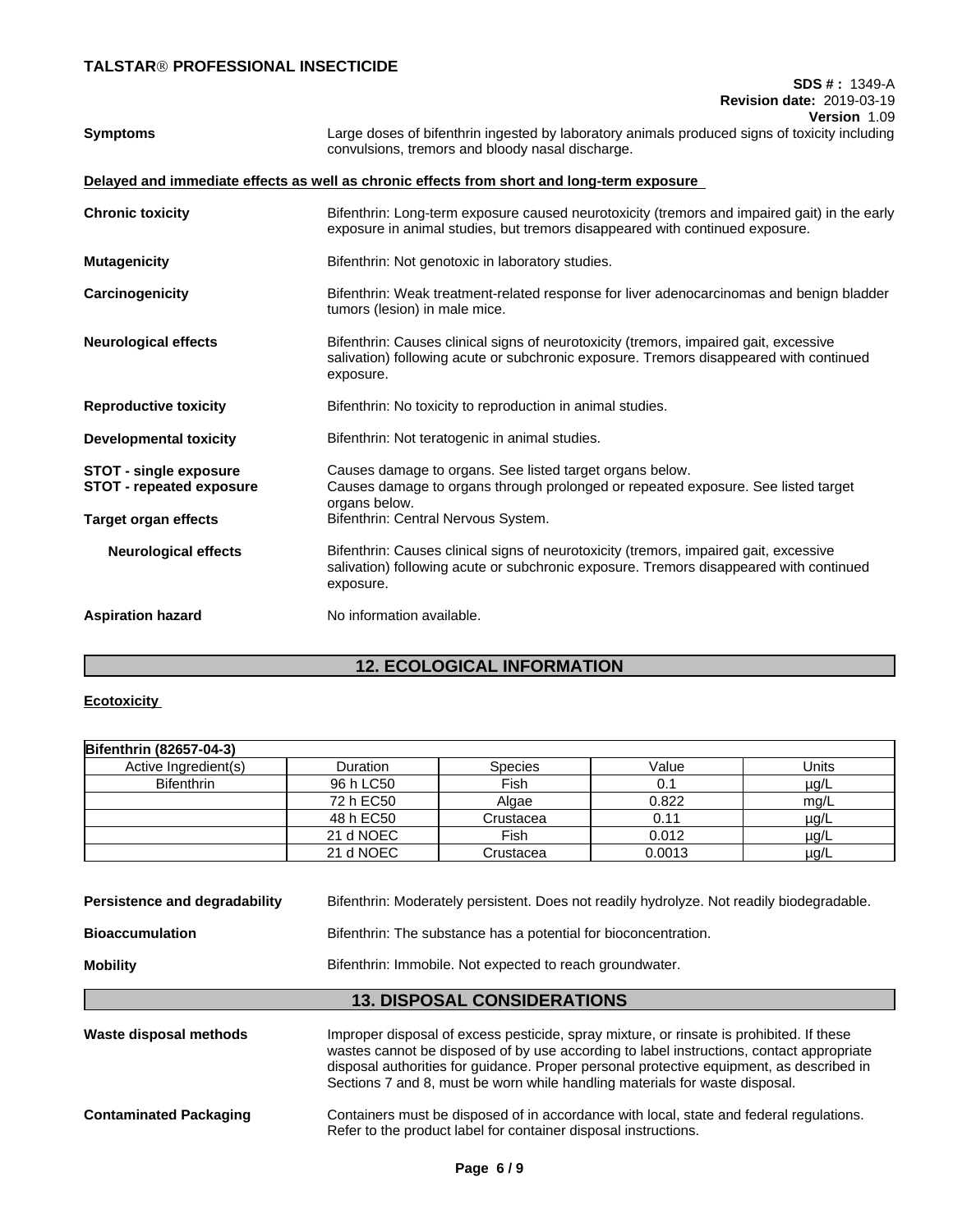# **14. TRANSPORT INFORMATION**

| <b>DOT</b>                                                                                                                                            | This material is not a hazardous material as defined by U.S. Department of Transportation<br>at 49 CFR Parts 100 through 185.                                                                                                                                                                                   |
|-------------------------------------------------------------------------------------------------------------------------------------------------------|-----------------------------------------------------------------------------------------------------------------------------------------------------------------------------------------------------------------------------------------------------------------------------------------------------------------|
| <b>TDG</b><br>UN/ID no<br><b>Proper Shipping Name</b><br><b>Hazard class</b><br><b>Packing Group</b><br><b>Marine Pollutant</b><br><b>Description</b> | Classification below is only applicable when shipped by vessel and is not applicable when<br>shipped by road or rail only.<br><b>UN3082</b><br>Environmentally hazardous substance, liquid, n.o.s.<br>9<br>Ш<br>Bifenthrin.<br>UN3082, Environmentally hazardous substance, liquid, n.o.s. (Bifenthrin), 9, III |
| <b>ICAO/IATA</b>                                                                                                                                      |                                                                                                                                                                                                                                                                                                                 |
| UN/ID no<br><b>Proper Shipping Name</b><br><b>Hazard class</b><br><b>Packing Group</b><br><b>Description</b><br><b>Limited quantity</b>               | <b>UN3082</b><br>Environmentally hazardous substance, liquid, n.o.s.<br>9<br>Ш<br>UN3082, Environmentally hazardous substance, liquid, n.o.s. (Bifenthrin), 9, III<br>30 kg G                                                                                                                                   |
| <b>IMDG/IMO</b>                                                                                                                                       |                                                                                                                                                                                                                                                                                                                 |
| UN/ID no                                                                                                                                              | <b>UN3082</b>                                                                                                                                                                                                                                                                                                   |
| <b>Proper Shipping Name</b><br><b>Hazard class</b>                                                                                                    | Environmentally hazardous substance, liquid, n.o.s.<br>9                                                                                                                                                                                                                                                        |
| <b>Packing Group</b>                                                                                                                                  | Ш                                                                                                                                                                                                                                                                                                               |
| EmS No.                                                                                                                                               | $F-A, S-F$                                                                                                                                                                                                                                                                                                      |
| <b>Marine Pollutant</b>                                                                                                                               | <b>Bifenthrin</b>                                                                                                                                                                                                                                                                                               |

**Description** UN3082, Environmentally hazardous substance, liquid, n.o.s. (Bifenthrin), 9, III

## **15. REGULATORY INFORMATION**

# **U.S. Federal Regulations**

### **SARA 313**

Section 313 of Title III of the Superfund Amendments and Reauthorization Act of 1986 (SARA). This product contains a chemical or chemicals which are subject to the reporting requirements of the Act and Title 40 of the Code of Federal Regulations, Part 372:

| Chemical name                                             | <b>CAS-No</b>   | Weight %                     | <b>SARA 313</b><br>Threshold<br>Values<br>"∕∘ |
|-----------------------------------------------------------|-----------------|------------------------------|-----------------------------------------------|
| <b>Bifenthrin</b><br>00057<br>$\sim$ $\sim$<br>82657-04-3 | 82657<br>7-04-3 | $\cdot\cdot$ $\cdot$ $\cdot$ | .                                             |

#### **SARA 311/312 Hazard Categories**

| Yes  |  |
|------|--|
| Yes. |  |
| N٥   |  |
| No   |  |
| No   |  |
|      |  |

# **Clean Water Act**

This product contains the following substances which are regulated pollutants pursuant to the Clean Water Act (40 CFR 122.21 and 40 CFR 122.42):

| <b>Chemical name</b>          | <b>CWA - Reportable</b><br>Quantities | <b>CWA - Toxic Pollutants  </b> | <b>CWA - Priority</b><br><b>Pollutants</b> | <b>CWA - Hazardous</b><br><b>Substances</b> |
|-------------------------------|---------------------------------------|---------------------------------|--------------------------------------------|---------------------------------------------|
| Sodium Hydroxide<br>1310-73-2 | 1000 lb                               |                                 |                                            |                                             |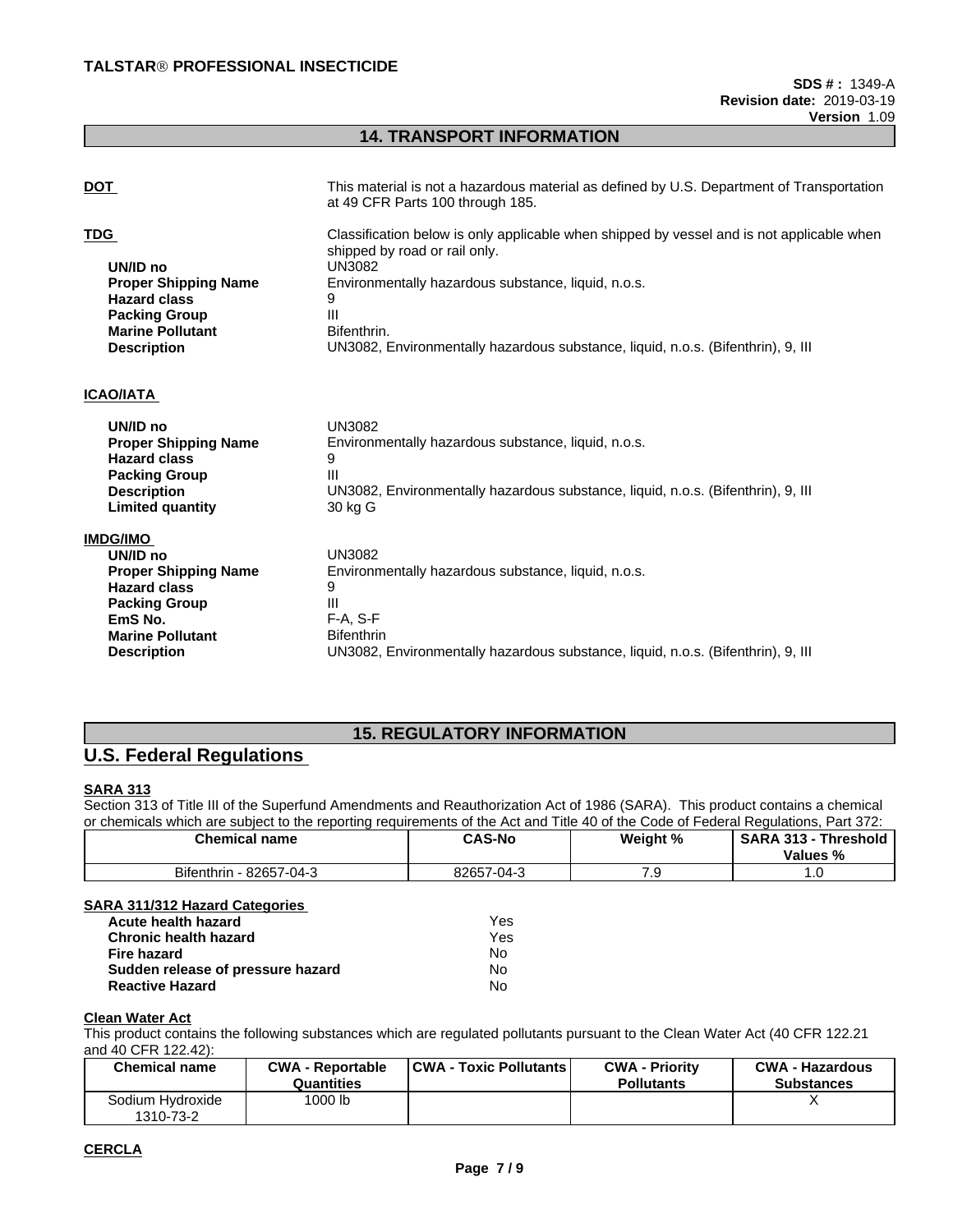# **SDS # :** 1349-A **Revision date:** 2019-03-19

**Version** 1.09

This material, as supplied, contains one or more substances regulated as a hazardous substance under the Comprehensive Environmental Response Compensation and Liability Act (CERCLA) (40 CFR 302):

| <b>Chemical name</b> | <b>Hazardous Substances RQs</b> | <b>Extremely Hazardous Substances</b><br><b>RQs</b> |
|----------------------|---------------------------------|-----------------------------------------------------|
| Sodium Hydroxide     | 1000 lb                         |                                                     |
| 1310-73-2            | 454 ka                          |                                                     |

#### *FIFRA INFORMATION*

This chemical is a pesticide product registered by the Environmental Protection Agency and is subject to certain labeling requirements under federal pesticide law. These requirements differ from the classification criteria and hazard information required for safety data sheets, and for workplace labels of non-pesticide chemicals. Following is the hazard information as *required on the pesticide label:*

#### *CAUTION*

*Harmful if swallowed, inhaled or absorbed through skin. This pesticide is extremely toxic to fish and aquatic invertebrates.*

# **US State Regulations**

#### **California Proposition 65**

This product contains the following Proposition 65 chemicals.

### **U.S. State Right-to-Know Regulations**

| <b>Chemical name</b> | <b>New Jersey</b> | <b>Massachusetts</b> | Pennsylvania |
|----------------------|-------------------|----------------------|--------------|
| <b>Bifenthrin</b>    |                   |                      |              |
| 82657-04-3           |                   |                      |              |
| Propylene glycol     |                   |                      | . .          |
| $57 - 55 - 6$        |                   |                      |              |

#### **International Inventories**

| <b>Chemical name</b>              | <b>TSCA</b><br>States) | <b>DSL</b><br>(United   (Canada) | <b> EINECS/ELINC </b><br>S (Europe) | <b>ENCS</b><br>(Japan) | China<br>(IECSC) | KECL (Korea) | <b>PICCS</b><br>(Philippines) | <b>AICS</b><br>(Australia) |
|-----------------------------------|------------------------|----------------------------------|-------------------------------------|------------------------|------------------|--------------|-------------------------------|----------------------------|
| <b>Bifenthrin</b><br>82657-04-3   |                        |                                  |                                     |                        |                  |              |                               |                            |
| Propylene glycol<br>$57 - 55 - 6$ |                        | $\lambda$                        | ∧                                   |                        |                  |              |                               | ↗                          |

**Mexico - Grade** Serious risk, Grade 3

| <b>Chemical name</b> | <b>Mexico - Pollutant Release and</b><br><b>Transfer Register - Reporting</b><br><b>Emissions for Fabrication. Process  </b><br>or Use -Threshold Quantities | <b>Pollutant Release and Transfer</b><br><b>Register - Reporting Emissions -</b><br><b>Threshold Quantities</b> |
|----------------------|--------------------------------------------------------------------------------------------------------------------------------------------------------------|-----------------------------------------------------------------------------------------------------------------|
| <b>Bifenthrin</b>    | 100                                                                                                                                                          | $100$ kg/yr                                                                                                     |
|                      | 2500 kg/yr                                                                                                                                                   |                                                                                                                 |

#### **WHMIS Statement**

This product has been classified in accordance with the Hazardous Products Regulations (HPR) and the SDS contains all the information required by the HPR.

**WHMIS Hazard Class** D2A - Very toxic materials